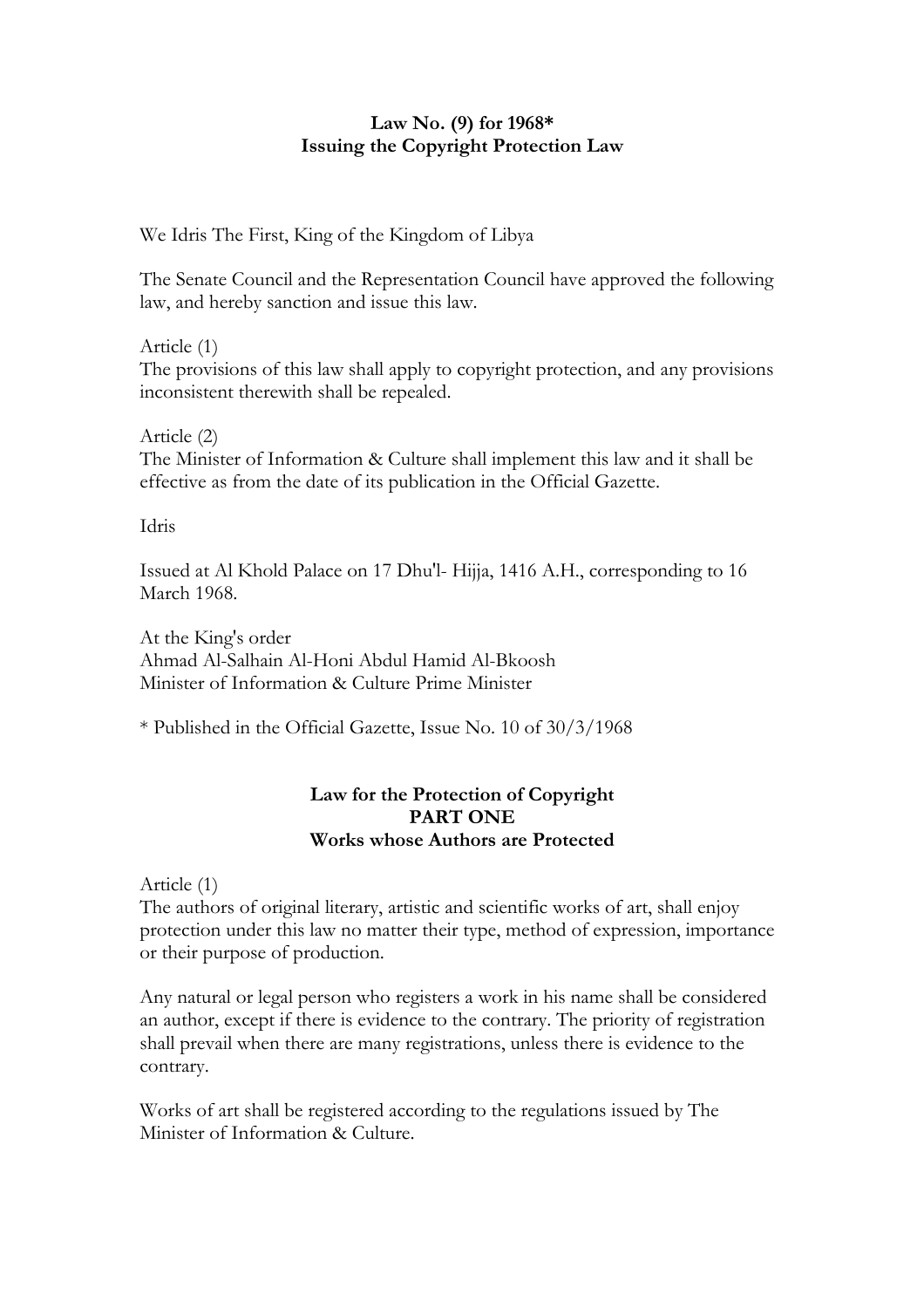Article (2)

Protection shall include in particular authors of the following:

- Written works.

- Works included in the arts of drawing and painting with lines and colours, engraving, sculpture and architecture.

- Works conveyed verbally, such as lectures, speeches, preachments and similar works.

- Dramatic works and musical plays.
- Musical works whether accompanied with words or not.
- Photographic and cinematic works.
- Geographical maps and drawings.
- Three-dimensional works related to geography, topography or science.
- Eurythmics prepared materially for production.
- Works related to applied arts.
- Works especially prepared for or broadcasted by radio or television.

Protection in general shall include the authors of works of art whose method of expression is writing, sound, drawing, painting or movement.

The work's title when distinguished by innovation shall be considered a trademark to which the law of trademarks shall apply.

Article (3)

Without prejudice to the rights of the original author, whoever translates a work of art into Arabic or any other language, transforms it from one type of literature, arts or science into another, summarizes, amends, modifies, explains, comments on it, or indexes a work of art, in any manner which renders it a novel in form, shall enjoy protection under this law. However, the rights of a photographer shall not result in preventing others from taking new photographs of the photographed object, even if these new photographs are taken from the same place and in the same conditions of the first photograph.

Article (4)

Protection shall not include the following:

1- Collections which comprise various works such as verse, prose and music anthologies and other collections, without affecting the copyrights of the author of each work.

2- Collections of work which have become public property.

3- Collections of official documents such as texts of laws, decrees, regulations, international agreements, legal judgements and various official documents.

However, the above mentioned collections shall enjoy protection if they are characterized by innovation, arrangement or any other personal effort worthy of protection.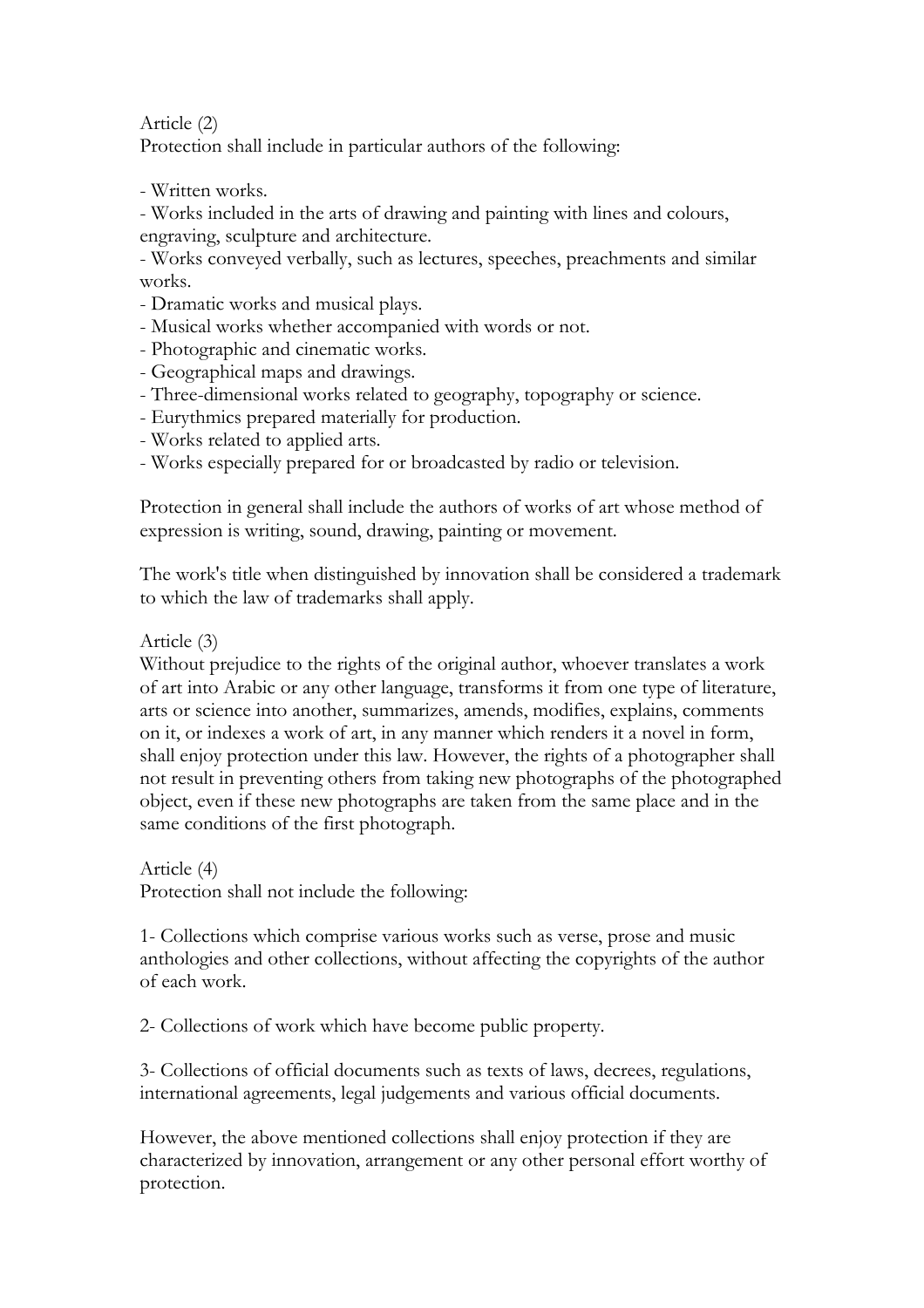## **PART TWO Copyrights Chapter One General Provisions**

Article (5)

The author shall have exclusive right to decide publishing his work and determining the method of publication. He shall also have exclusive right to utilize his work financially in any legal method of utilization. No person may exercise this right without his prior written approval or the approval of his successor.

Article (6)

The author's right of utilization shall include the following:

1- To convey a work of art directly to the public in any method and in particular in any of the following methods: public recital, musical play, dramatic acting, public performance, radio transmission of words or sound or image, presentation by a projector, cinema, radio or television transmission through loudspeakers of performances in a public place.

2- To convey a work of art indirectly to the public by making copies thereof which are accessible to the public through printing, drawing, engraving, photography, pouring into moulds or through any of the methods of graphic art, sculpture, photographic or cinematic publication or through other means.

Article (7)

The author shall have exclusive right to make modification or alteration to his work and to translate it into another language after observing the provisions of the following article.

No other person may exercise any of the above, or exercise any of the matters provided for in Article (13) except with the author's written approval or the approval of his successor.

### Article (8)

The author's right and the right of the person who translated his work into a foreign language shall expire with regard to the translation of that work into Arabic, if the author or translator does not exercise this right himself or through others within three years as from the date of first publication of the work or its translation.

### Article (9)

The author shall have exclusive right to have his work attributed to him and to shove away any infringement upon his work. He may also prevent any deletion or change to his work.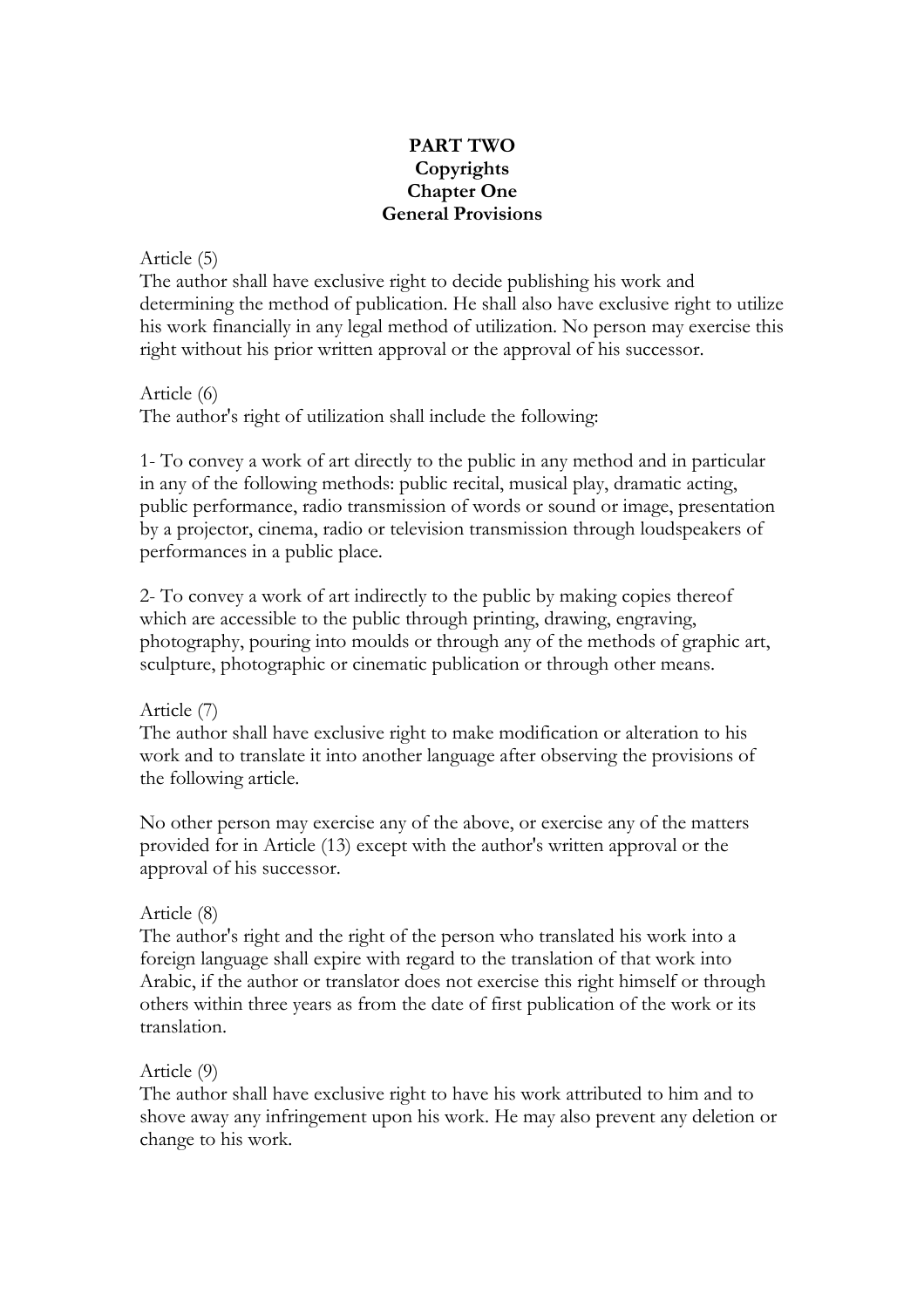However, if there has been any deletion or change in the translation of the work and it is mentioned, then the author shall have no right to prevent it except if the translator overlooks referring to the places of deletion or change, of if the translation results in affecting the author's reputation and his artistic standing.

### Article (10)

It shall not be possible to seize the copyright in any work of art. However, it shall be allowed to seize the copies of the work which have been published. Likewise, it shall not be permitted to seize the work whose author dies before publishing it unless it is proven that he had intended to publish it before his death.

### Article (11)

After the publication of his work, the author may not prevent its eurythmy, acting, or delivery if it took place during a family gathering, a society, a private club or school meeting as long as it does not yield any financial return.

The armed forces' musical band, other bands of the State or other public persons, except the radio and television bands shall have the right to play the works without having to pay any consideration to the author as long as it does not yield a financial return

### Article (12)

The author may not prevent a person making one copy of a published work for his own use.

## Article (13)

After the publication of a work, the author may not prevent analyses and short quotations from it, if they are intended for criticism, discussion, education or information as long as they refer to the name of the author, if he is known, and to the source from which it is taken.

## Article (14)

Newspapers and periodicals may not copy scientific, literary or artistic articles, serials and short stories published in other newspapers and periodicals without the permission of their authors.

However, the newspapers or periodicals may publish a quotation, a summary or a short statement from the works or novels without the permission of their authors and before the expiry of the term provided for in Article (8) of this law.

The newspapers and periodicals may copy the articles on political, economic, scientific or religious discussion which are of interest to the public at a certain time, as long as nothing is indicated in the newspaper which strictly prohibits copying.

The protection provided for in this law shall not include the daily events and the various events which have the nature of ordinary news. In the case of copying,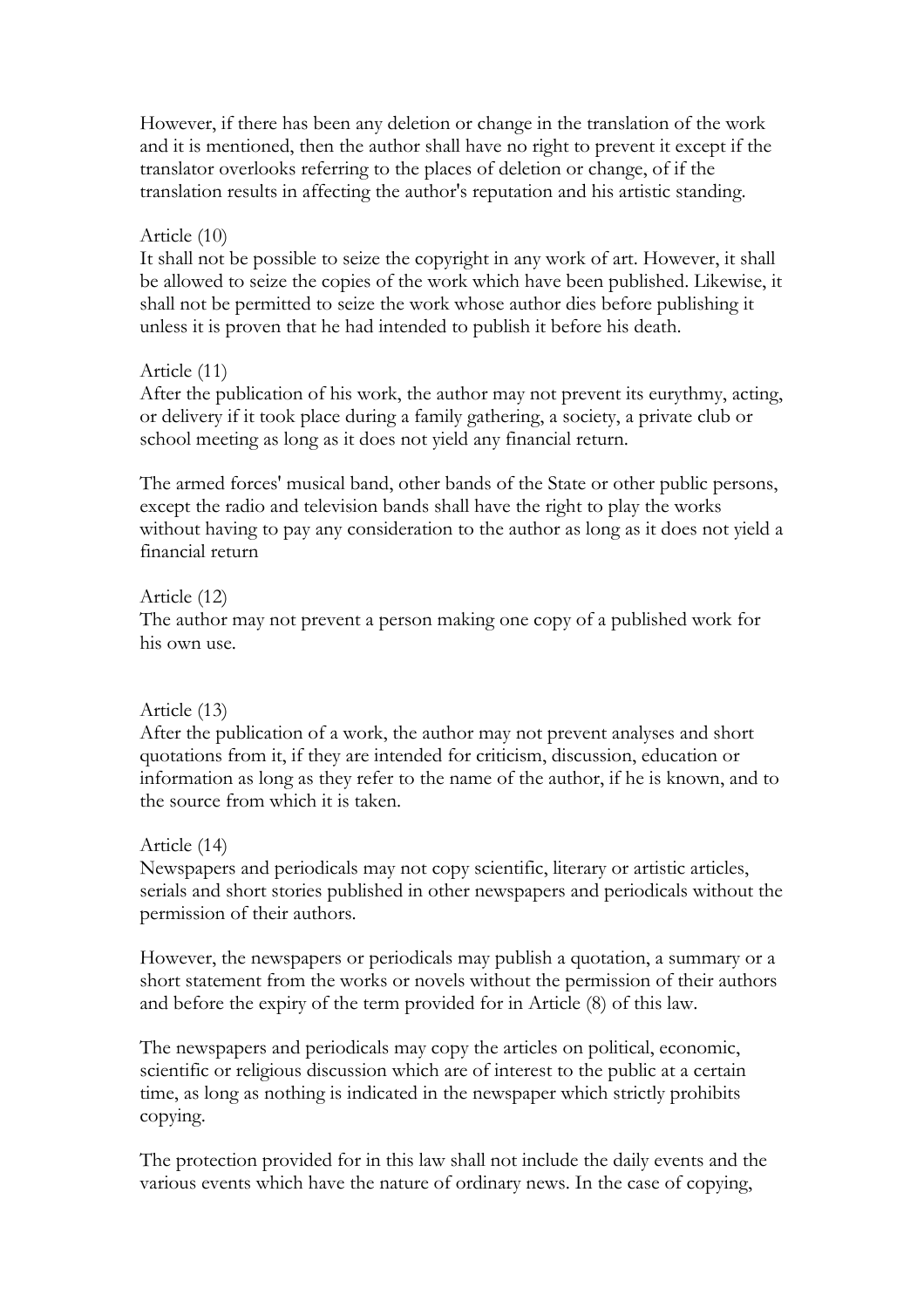publication of a quotation or others mentioned in the previous paragraphs, the source must always be clearly mentioned, as well as the author's name.

### Article (15)

The newspapers, radio and television broadcasting may, without the author's permission publish or broadcast as news the speeches, lectures and talks delivered in open meetings of the legislative and administrative bodies and scientific, literary, political, social and religious meetings as long as they are addressed to the public. They may also without the author's permission publish the public legal pleadings within the provisions of the law.

### Article (16)

The author shall have exclusive right in the cases provided for in the previous two articles to publish the collections of his speeches or articles.

### Article (17)

The following shall be allowed in school books and in literature, history, science and art books:

(a) Copying short quotations from published works.

(b) Copying published works on graphic art, sculpture and photography provided that copying shall be limited to the extent necessary to explain what is written.

In all cases, the sources from which the copying is made and the names of the authors shall be clearly mentioned.

## Article (18)

The heirs of an author shall have exclusive right to determine publishing his works which were not published during his life time, unless the author requests otherwise in his will. However, if the author fixes a date for publication, the work may not be published before that date.

## Article (19)

The heirs of an author shall have exclusive right to exercise the financial utilization rights provided for in this law. If the work is a joint effort and one of the authors dies without leaving an heir or a legatee, his share shall devolve to his partners in the authorship or their successors, unless it is otherwise agreed.

## Article (20)

Without prejudice to the provisions of Article (8), the financial utilization rights provided for in this law shall expire with the elapse of twenty five years after the death of the author, provided that the total period of protection shall not be less than fifty years as from the date of first publication of the work. However, with respect to photographic and cinematic works which are limited to the mere mechanical transmission of scenery, such rights shall expire with the lapse of five years as from the date of first publication of the work.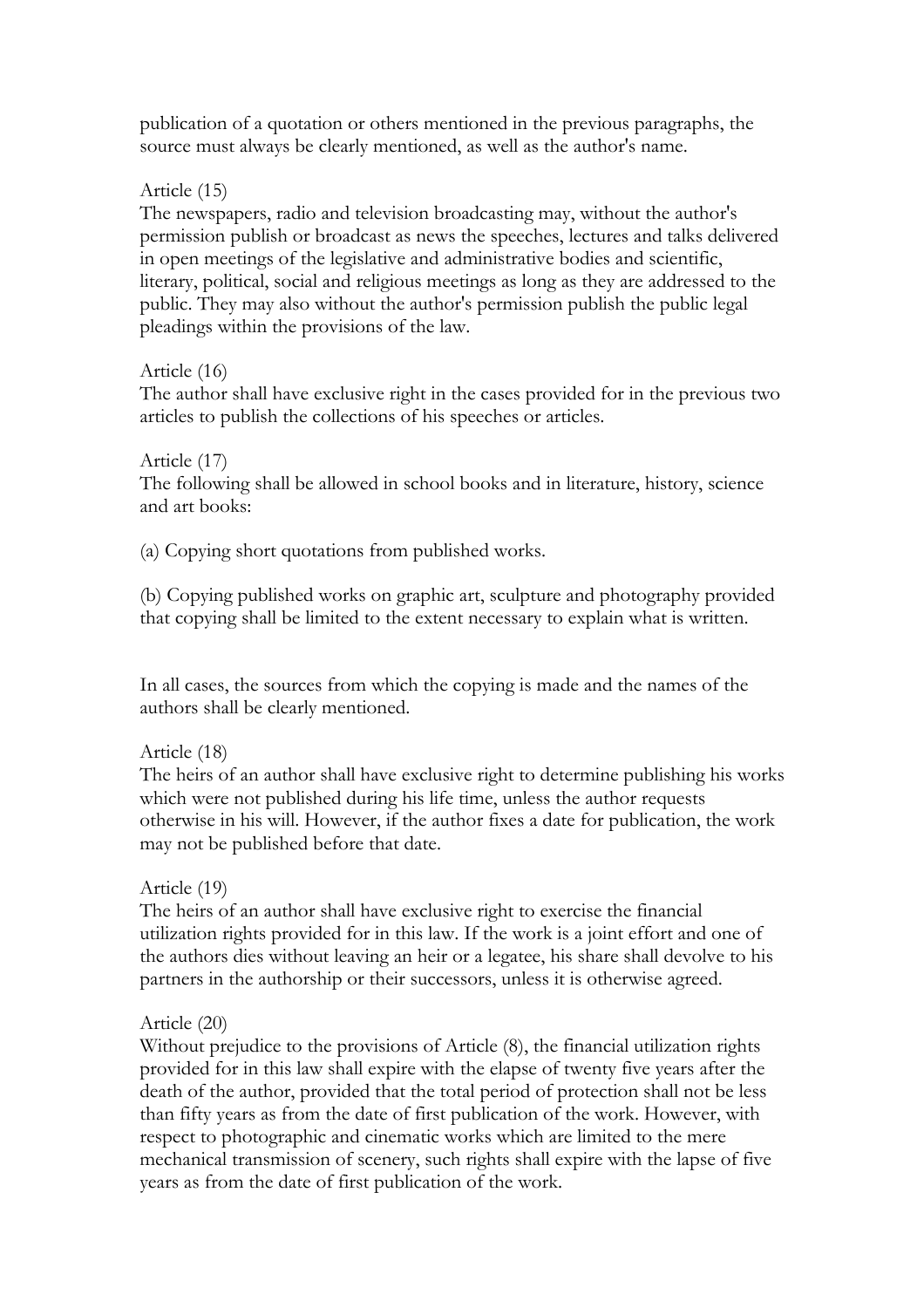The period of protection for joint works of art shall be calculated as from the date of death of the last author who survived. If the author is a legal public or private entity, the financial utilization rights shall expire with the elapse of thirty years as from the date of first publication of the work.

### Article (21)

The financial utilization rights of works of art published anonymously and under a pseudonym shall expire with the elapse of twenty five years after publication of the work, unless the author's identity is revealed within this period, in which case the protection period shall be calculated according to paragraph one of the previous article.

### Article (22)

Without prejudice to the provisions of paragraph two of Article (20), the protection period for the works of art published for the first time after the author's death shall expire with the elapse of fifty years after his death.

#### Article (23)

If the author's heirs or successors do not exercise the rights provided for in Articles 18 and 19 of this law, and the Minister of Information & Culture deemed that the public interest dictates publishing the work, he may request from them through a registered letter to publish it. If sixty days elapse after the date of request, and the author's successors did not express their readiness for publication or expressed their abstention from doing it, the Minister may exercise the said rights after obtaining an order from the head of the Court of First Instance within whose jurisdiction the headquarters of the Ministry of Information & Culture is located.

#### Article (24)

In cases where the protection period is calculated to start as from the date of publication of the work, according to the provisions of this law, the date of first publication of the work shall be considered as the date for calculating the period irrespective of re-publication, unless the author makes upon re-publication basic modifications that it can be considered a new work of art.

If the work of art consists of many parts or volumes published separately and at different intervals, each part or volume shall be considered an independent work of art for the calculation of periods of protection.

### **Chapter Two Provisions for Certain Works**

#### Article (25)

If more than one person takes part in compiling a work of art, so that it is not possible to separate the share of each one of them in the joint work, then all of them shall be regarded as equal owners of the work, unless otherwise agreed. In this case, the copyright cannot be exercised without the agreement of all the participating authors. If a dispute arises among them, it shall be settled before the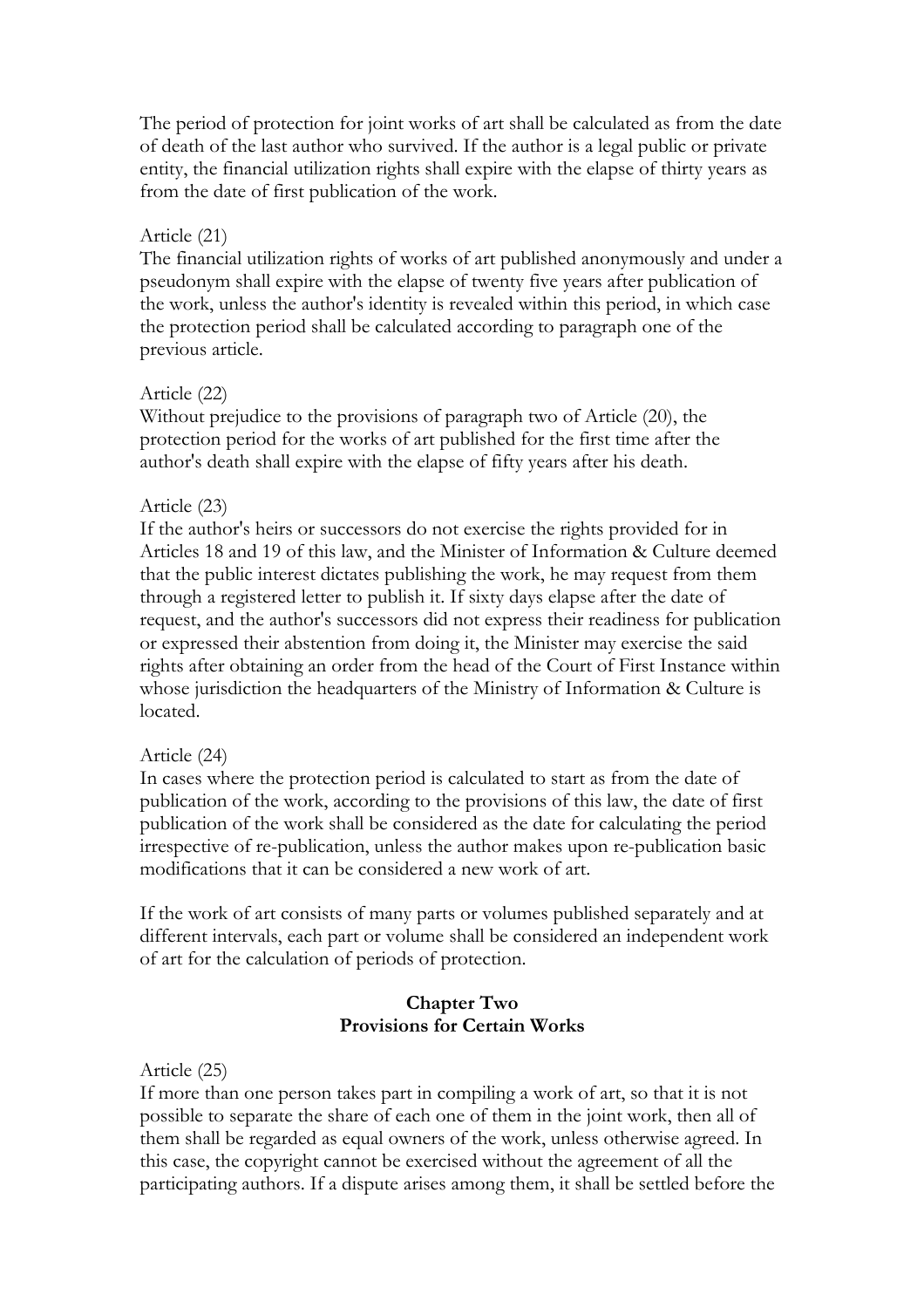Court of First Instance. Without prejudice to Articles (27), (29), (30), (32), (33) and (34), each one of the participating authors shall have the right to file a lawsuit if any copyright infringement takes place.

### Article (26)

If more than one person takes part in compiling a work of art in such a way to make it possible to separate the share of each one of them in the joint work , then each one of them shall have the right to utilize his share separately, provided that it is not detrimental to the utilization of the joint work, unless otherwise agreed.

# Article (27)

A collective work is a work in which a group of persons share willingly in making it under the directives of a natural or legal person, who sponsors its publication under his management and the work of the participants is merged in the general objective intended by this natural or legal person, so that the work of each one of the participants cannot be separated.

The natural or legal person who directed the creation of the work shall be considered as author of the work and he shall have exclusive right to exercise the author's rights therein.

## Article (28)

If a work of art bears a pseudonym or is anonymous, then it shall be assumed that the author has authorized the publisher to exercise the rights provided for in this law, unless the author appoints another agent or reveals his identity and proves it.

## Article (29)

If more than one person participates in compiling a music-song work, the author of the musical part shall have exclusive right to license to others the public performance of the whole work, its execution, publication or making copies thereof, provided this does not prejudice the copyright of the literary part.

The author of the literary part shall have exclusive right to publish his part. However, he may not dispose of this part to be the basis of another musical work, unless otherwise agreed.

### Article (30)

In works of art executed with movements accompanied with music, shows accompanied with music and all similar works, the author of the part other than the musical part shall have the right to license to others the public performance of the whole work, its execution and making copies thereof.

The composer of the musical part shall have the right to dispose of the musical part only, provided it shall not be used in a work similar to the joint work, unless otherwise agreed.

## Article (31)

Each of the following shall be considered as a partner in composing cinematic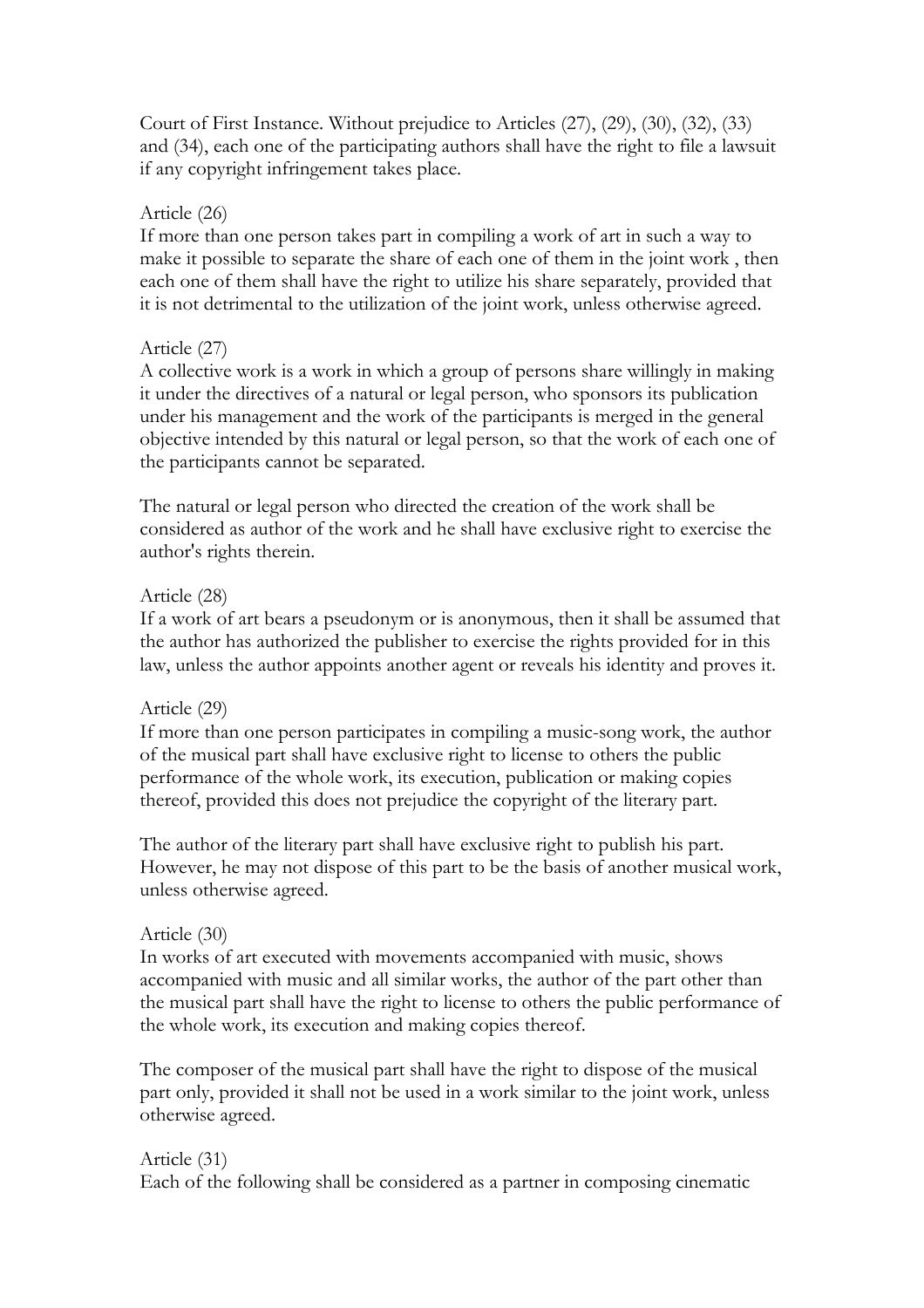works or works prepared for radio or television broadcasting:

1- The scenarist or the author of the written theme of the programme.

2- The adapter of the literary part to make it executable.

3- The dialogist.

4- The work's musical composer if he composed the music specifically for the work.

5- The director if he has exercised actual control in executing it and has achieved positive results action from the intellectual aspect to bring the work into being. If the cinematic work or the work prepared for radio or television broadcasting is simplified or derived from another previous work, then the author of the earlier work is considered as a partner in the new work.

## Article (32)

The scenarist, the adapter of the literary work, the dialogist and the director shall jointly have the right to show the cinematic work or the work prepared for radio or television broadcasting, despite the objection of the author of the original literary part or the composer of the musical part, provided that this does not prejudice the objector's rights derived from participating in the work.

The author of the literary part and the musical part of the work shall be entitled to publish the part which belongs to him in any way other than the cinema, radio or television, unless otherwise agreed.

## Article (33)

If one of the participants in compiling a cinematic work or a work prepared for radio or television broadcasting refrains from completing his part of the work, this shall not entail preventing any of the other participants from using the part which he has completed, provided this does not prejudice the rights of the refraining participant resulting from his participation in the work.

## Article (34)

He shall be considered as the producer of the cinematic work or the work prepared for radio or television broadcasting, the person who handles achieving a work of art, or takes the responsibility of achieving it and provides the authors with the material and financial means which guarantee producing and directing the work.

The producer shall always be regarded as the publisher of the cinematic work and shall enjoy all the rights of the publisher on the work itself and any copies of it.

The producer, shall throughout the period agreed upon to exploit the work, act as a deputy to the author of the work and his successors in contracting with other parties to show and exploit the work, without prejudice to the rights of the authors of adapted literary and musical parts, unless otherwise agreed.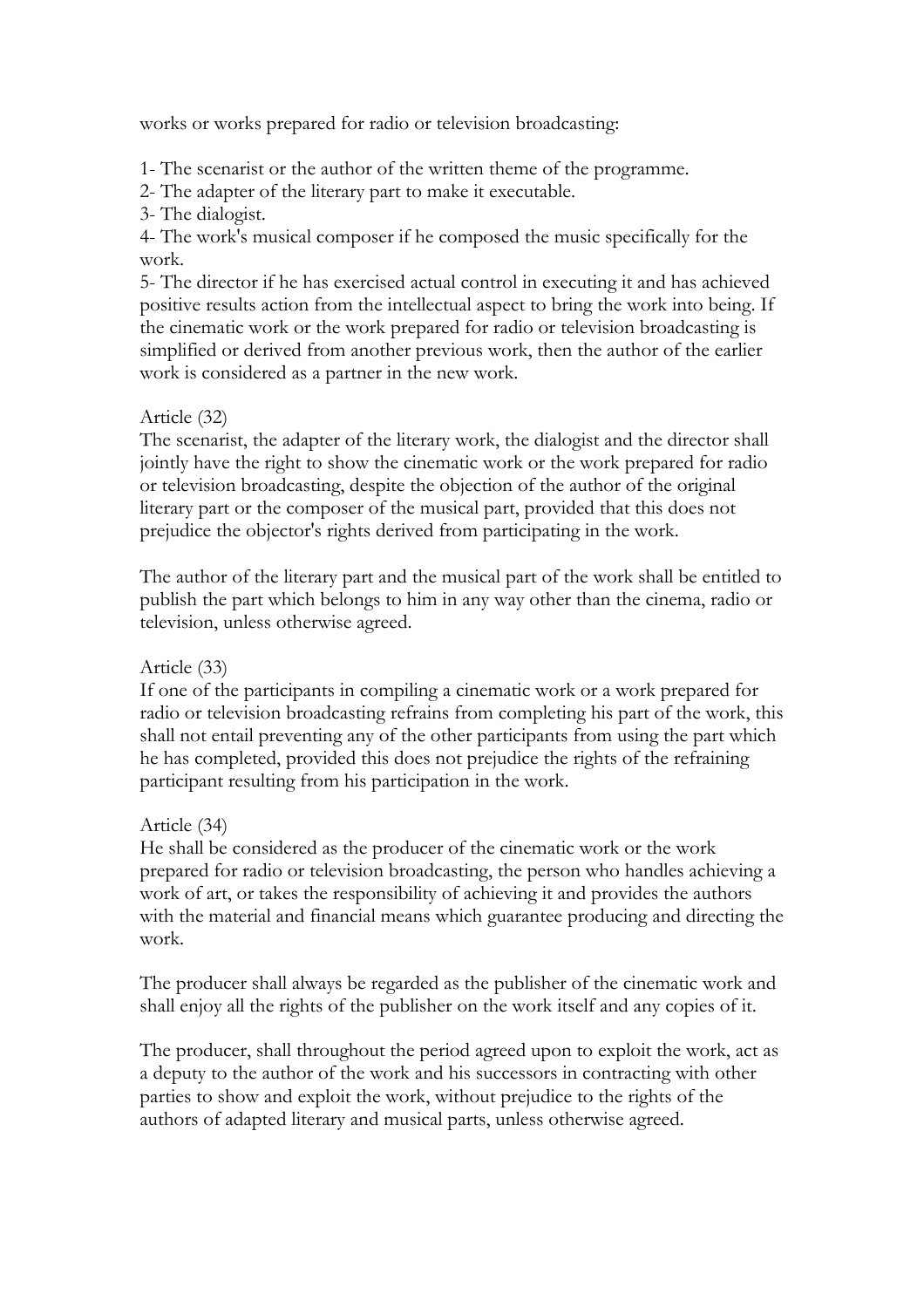### Article (35)

The official parties in charge of radio and television broadcasting shall have the right to broadcast or present the works which are shown in the theatres or in any other public place. The managers of these public places shall make it possible for the said official parties to make the necessary artistic arrangements for such broadcasting or presentation. The official parties shall mention the name of the author or his successor and pay a fair compensation to the author or his successor and to the owner of the place from which the work is broadcasted or in which it is presented, if required.

### Article (36)

Whoever has taken a photograph shall not have the right to show, publish or distribute the original photograph or copies thereof, without an authorization from those represented in the photograph, unless otherwise agreed. This provision shall not apply if publishing the photograph takes place in the context of public events or if it relates to officials or persons enjoying public renown or if the public authorities have given permission to its publication for the general welfare. Even in the previous case, no photograph shall be permitted to be shown or circulated if its publication entails detriment to the honour, reputation or social standing of the person presented in the photograph.

However the person presented in the photograph shall have the right to authorize its publication in newspapers, magazines and similar publications even if the person who takes the photograph does not allow it, unless there is an agreement to the contrary. These provisions shall apply to pictures no matter the method by which they were made, whether painting, engraving, sculpture or any other means.

## Article (37)

The author shall have the exclusive right to publish his letters, however this right may not be exercised without prior authorization from the addressee, if publication of those letters is detrimental to him.

### **Chapter Three Transfer of Copyrights**

Article (38)

The author may transfer to others the rights of financial exploitation provided for in Articles (5) paragraph two, (6) and (7) paragraph two of this law. However, the transfer of one of these rights does not result in giving the right to exercise any other right.

It is stipulated for the disposal to be valid that it should be in writing and shall determine in all frankness and detail each disposable right, stating its extent, purpose, exploitation period and place. The author shall refrain from taking any action that may hinder using the disposed of rights .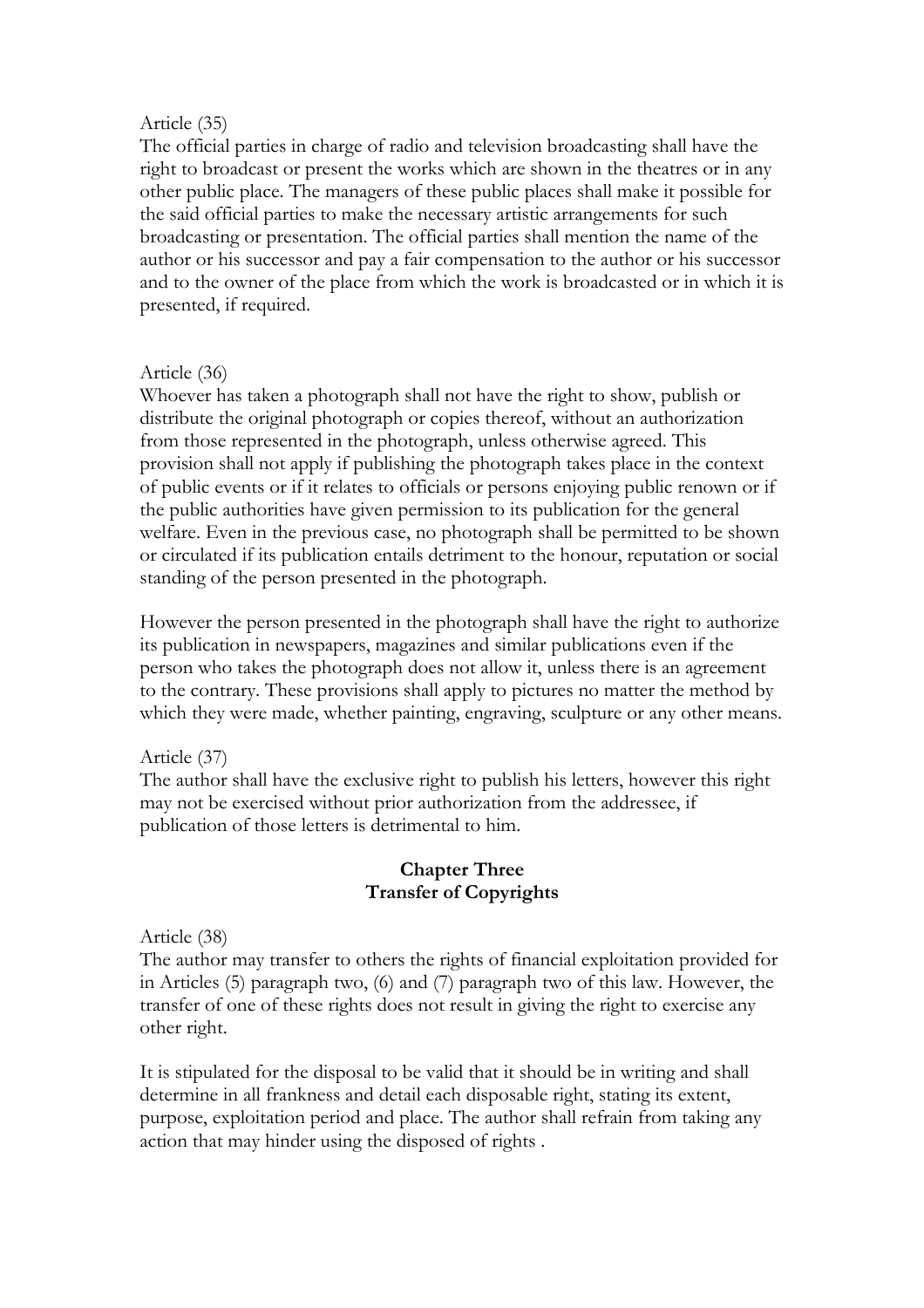### Article (39)

Any disposal of the rights provided for in Articles (5) paragraph one, (7) paragraph one and (9) shall be regarded as null and void.

### Article (40)

The author may dispose of his rights in the work, whether whole or partial, on the basis of a share percentage in the revenue resulting from utilization of the work.

However, if it is revealed that the agreement was unfair to the author's rights or becomes so because of conditions which occurred after the agreement, the judge may according to the circumstances and after comparing the interests of the two parties decide in favour of the author, an increase over the agreed net profit realized from the work's utilization.

## Article (41)

It shall be regarded as null and void the disposal of all the author's future intellectual output.

### Article (42)

If the ownership of the original copy of any type of work of art is transferred, this shall not include the transfer of the copyright in that work. However, the transferee shall not be obligated to grant the author the right to copy, reproduce or display the work, unless otherwise agreed.

### Article (43)

The author shall have exclusive right, if serious moral reasons arise, to ask the court of first instance to decide the withdrawal of his work from circulation or the introduction of substantial modifications to it, in spite of his disposal of the financial exploitation rights.

The author shall be obligated in this case to pay to the party to which the financial exploitation devolved a fair compensation to be estimated by the court, which may decide to obligate the author to pay this compensation in advance within a certain period of time, otherwise this will invalidate the decision of the court, or the court may obligate the author to present a guarantor acceptable to it.

### **PART THREE Chapter One Procedures**

Article (44)

The court of first instance may, at the request of the concerned parties, order making a detailed description of the work which was illegally published or republished, or the seizure of the original copy, its copies or photocopies, as well as the material used in re-publishing the work or making copies thereof, provided the said materials are not fit except for re-publishing the work.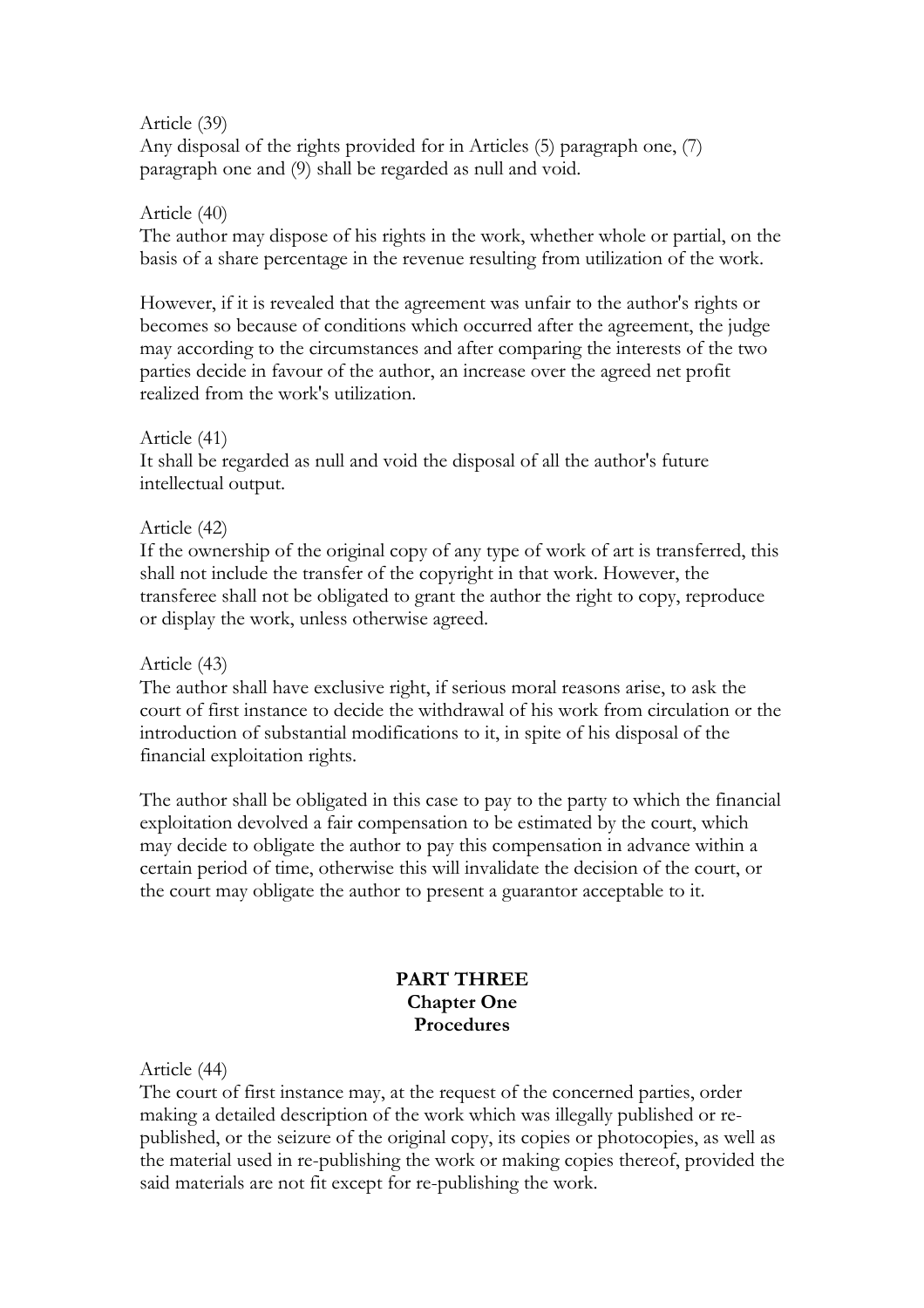As regards eurythmy, acting and conveying to the public, the court may order computation of the revenue resulting from publication or presentation and seizing it.

These procedures shall be taken according to an order issued in response to a petition. The order may provide that the process server entrusted with execution be assisted by one or more experts, who shall obligate the petitioner to deposit an appropriate guarantee.

These procedures shall not be subject to the provisions of the Civil Code of Procedures related to the hours of notification and holidays.

The applicant must file the substance suit to the competent court within fifteen days following the issuance of the order, otherwise it will have no effect.

### Article (45)

A person against whom an order was issued may protest against it to the president of the court which issued the order. The court president may in this case, after hearing the statements of the parties to the dispute, decide to support the order, cancel it in whole or in part, or appoint a trustee whose assignment shall be the republication, presentation or making copies of the work of art which is the subject of the dispute, provided that the resulting revenue shall be deposited in the court's safe, pending settlement of the cause of the dispute by the competent court.

### Article (46)

The court before which the dispute is brought may, upon a petition filed by the author or his deputy, order destroying the copies or photocopies of a work of art which has been illegally published as well as the materials used in publishing the work, provided they are not fit for another work.

The court may order to change the features of the copies, photocopies and the materials or make them unfit for use and all of this shall be at the expense of the responsible party. However, the court may, instead of ordering to destroy or change the features of the work, decide levying provisional seizure on the work in payment of the compensation decided to the author by the court. This shall be followed if the copyright in a work of art shall lapse within a period of less than two years from the date of the issuance of the court's decision, provided the copyrights stipulated for in Articles (5) paragraph one, (7) paragraph one and (9) shall not be violated.

However, if the dispute is related to translation of a work of art into Arabic, in violation of the provisions of Article (8), the decision shall be limited to levying provisional seizure on the translated Arabic copy of the work, in payment of the compensation decided by the court.

In all cases, the debt due to the author resulting from his right for compensation shall have a lien on the net sales value of the things and the seized amounts of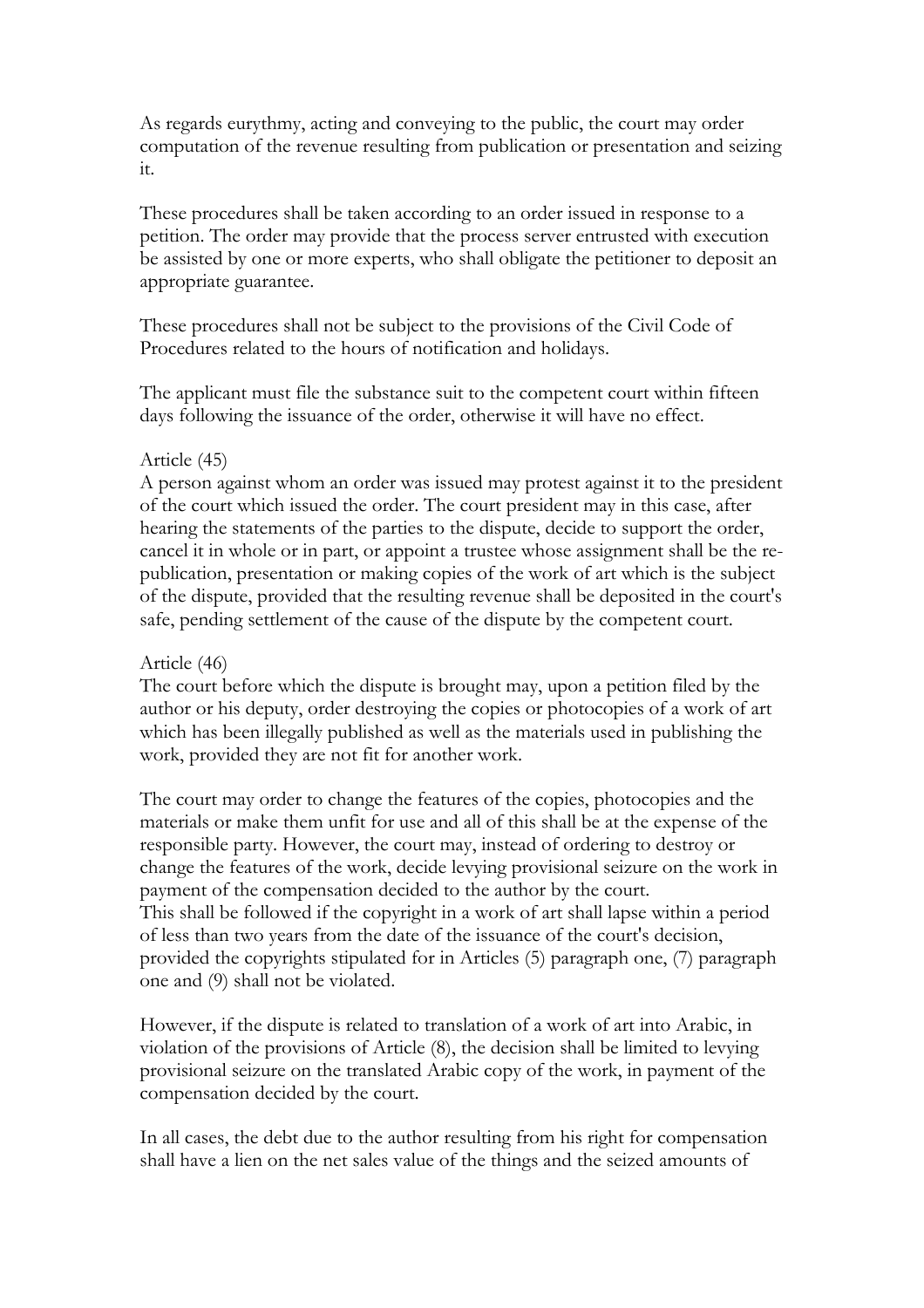money, second to the lien on legal fees and expenses incurred in maintaining such things and the collection of the compensation.

Article (47)

It is not allowed in any case for buildings to be seized, destroyed or confiscated, in application of Article (10) of this law, for the purpose of preserving the rights of the architect whose designs and drawings were illegally used.

### **Chapter Two Penalties**

## Article (48)

Anyone who commits any of the following acts shall be punished with a fine not less than twenty pounds and not exceeding five hundred pounds.

1- Whoever infringes upon the copyrights provided for in Articles (5), (6), (7) and (9) of this law.

2- Whoever sells, offers for sale, broadcasts to the public in any method whatsoever, imports into the country's domain or exports out of the country, counterfeit works of art, knowing that they are counterfeit.

3- Whoever counterfeits in the country, works of art published abroad and protected under this law, or sells these works or exports or ships them abroad.

The court may as well order the confiscation of all the instruments used for illegal publication which has occurred in violation with the provisions of Articles (6), (7), (8), and (10) and which are not useful except for this publication and all counterfeit copies can be confiscated as well.

The court may order publishing the judgement in one newspaper, magazine or more at the condemned party's expense.

The offenses referred to in this article shall receive similar treatment if recommitted.

# **PART FOUR Final & Transitional Provisions**

Article (49)

All publishers of works of art which are prepared for publication by making copies thereof, must deposit, within one month as from the date of publication, five copies of the work at The Ministry of Information & Culture. Non-depositing